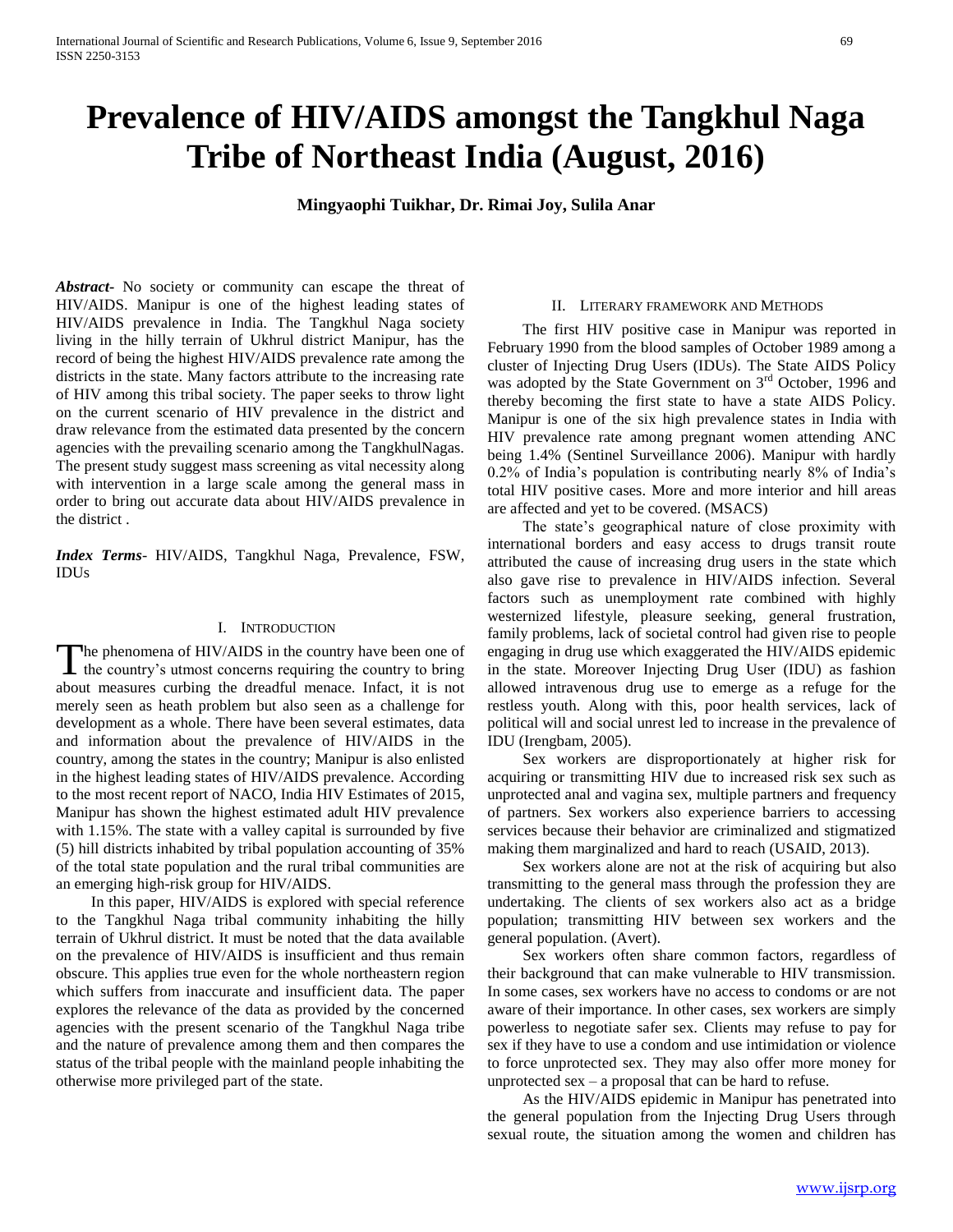become alarming day by day. The infection has now spread to the female sexual partners of IDUs and their children. We are now beginning to see waves and waves of HIV epidemic among women and children. Similarly, the prevalence rate among pregnant women has been on the higher side, 0.8% in 1994, 1.32% in 1997, 2.70% in 1999, 1.34% in 2003, 1.67% in 2004, 1.3% in 2005 and 1.4% in 2006. The trend is not stabilized (MSACS).

 Ukhrul is one of the hotspot districts in the state with 4.06% of prevalence rate in the year 2005-06.The district headquarter of Ukhrul town was also once notorious for the high rate of Injecting Drug Users (IDUs) after Churachandpur. HIV positive case among these Injecting drug users thus had been very high. During the 1990s there were 20,000 – 40,000 drug addicts in the state with sharing of needles and syringes. As a result 80% of the Injecting drug users became HIV infected. In the case of Ukhrul district, the rate of drug addicts were 15 in 1982-83, 242 in 1987, 3137 in 1992-93, 3500-4000 in 1996-97 a report showed in First Reported survey of Drug Abuse in Ukhrul District: A glance of the TangkhulMayarNgala Long (ASK Felix).

 The paper is based on a fieldwork conducted in Ukhrul district in 2015 with the aim of analyzing the status of HIV/AIDS among the Tangkhul community (for a research project). For conducting fieldwork the following methodologies were employed

- i) **Interview**: Both structured and unstructured as well as scheduled interview was conducted depending on the needs of the situation among (a) the tribal people to ascertain the concept, awareness, social stigma (if any) source of the infection, availability of testing or medicine, government schemes, NGOs etc. (b) Interview was also taken among the government and NGOs offices to identify the programs, policies, implementation and effectiveness among the ST.
- ii) **Questionnaire:** A questionnaire which contains both open ended and close ended was administered to various organizations working for HIV among the people and also to the upcoming youth and teenagers within the age group of 15 to 30 who forms a vulnerable group.
- iii) **Focus Group Discussion (FGD's):** This method was used to cross-check the information and group opinions and awareness of both tribal people and policy-program implementers.
- iv) **Observation**: This method helps in verifying the behaviors of the people as well as the basic necessities available in the office for the information provided.
- v) **Life History and Case Study**: This method was used primarily to traced the history, root cause of infection, prevalence among the Tangkhul, awareness and the events of programs organized by the implementers to authenticate the information obtained

vi) **Mechanical Aid:** Photography was used after taking due permissions from the concerns agencies and respondents to record the proceeding of the event and authenticate the research work (help the analysis of the information).

# III. DISCUSSION AND FINDINGS

 Ukhrul district is one of the districts in Manipur where drug users are concentrated in large numbers; this is true as is evident from the fact that there is high prevalence of HIV positive rate in the district level. In the district, the IDUs (Injecting Drug Users) reached its peak in the 90s where the rate was 3500 to 4000 in 1996-97 (ASK Felix). With numbers of awareness campaigns initiated during NACP I and NACP II, these drug users became aware of the ill effects of sharing needles amongst themselves. However, the infection of HIV had not stopped there, but had taken new routes of infection and had spread to the general population through their sexual partners, spouses and children. The root cause of HIV thus did not remain confined to the IDUs alone but has spread to the general mass, and has now reached to different corners of the district.

 Ukhrul district was one of the first districts in the state to get ART Centre in the district headquarter in 2005, after the establishment of ART Centre in Manipur in 2004 when ART Centre was introduced in all the high prevalence states. The Prevalence rate in 2004-2005 in the district was significantly high with 43.42%. The rate among the pregnant women in the same year was very high with 4.06 percent putting Manipur state in one of the highest prevalence states in the country.

 In this scenario, efforts of the NACO and MACS in taking up efficient measures has manage to bring down the prevalence rate has come down to the level of 3%in the district, which is all the same very high and needs consistent effort and commitment to solve this gigantic task.

 According to the data provided by the District AIDS Prevention and Control Unit, which serves as the monitoring unit where report collection and submission of the district as a whole are done, 1492 person in the district are registered with HIV/AIDS in the district. A graph and table representing data is given below about the rate of HIV/AIDS prevalence in the district from the year 2004 to 2015 among the general clients as well as that of Antenatal care section from 2005 to 2014.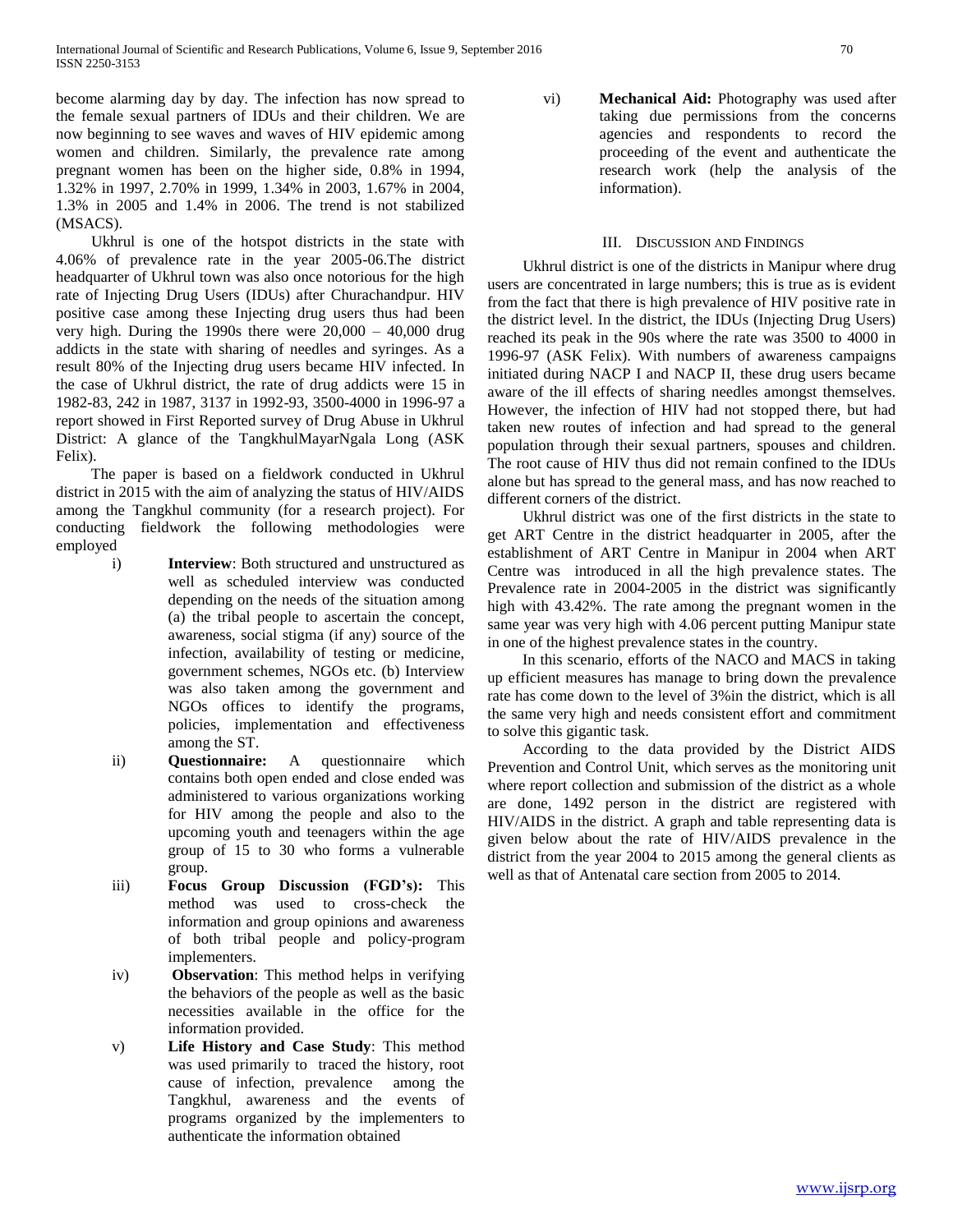

**(Fig.1. General Client of HIV Prevalence rate from March 2004 to March 2014)**

**Table.1. HIV Prevalence Rate in General from March 2004 – March 2014**

| 19141 CH 2014 |                                              |
|---------------|----------------------------------------------|
| Year          | <b>HIV Positivity Rate</b><br>(per $100\%$ ) |
| $2004 - 2005$ | 43.42%                                       |
| 2005-2006     | 22%                                          |
| 2006-2007     | 32%                                          |
| $2007 - 2008$ | 26%                                          |
| $2008 - 2009$ | 27.88%                                       |
| $2009 - 2010$ | 22.85%                                       |
| $2010 - 2011$ | 7.87%                                        |
| 2011 - 2012   | 4.77%                                        |
| $2012 - 2013$ | 3.75%                                        |
| $2013 - 2014$ | 3%                                           |



**(Fig.2. Ante Natal Care (ANC) HIV Prevalence Rate from April 2005 – March 2014)**

**Table. 2. ANC HIV Prevalence Rate from April 2005 – March 2014**

| Year          | <b>Positivity Rate</b> |
|---------------|------------------------|
| 2005-2006     | 4.06%                  |
| $2006 - 2007$ | 3.42%                  |
| $2007 - 2008$ | 2.02%                  |
| $2008 - 2009$ | 0.49%                  |
| $2009 - 2010$ | 0.86%                  |
| $2010 - 2011$ | 1.69%                  |
| $2011 - 2012$ | 1.10%                  |
| $2012 - 2013$ | 1.09%                  |
| $2013 - 2014$ | 1%                     |

 There is no doubt regarding high rate of HIV prevalence in the district, however obtaining accurate data becomes a difficult task with the general attitude of people smear in fear and prejudice against the disease. Adding to this is the lack of proper information and positive attitude towards the disease. All these hamper the general mass to go for HIV blood screening like they would for any other disease. Blood testing and availing of ART treatment are all carried out in secrecy; anybody who visits an ART Centre is looked upon with suspicion. Many of those registered are reported to be of late diagnosis which is indicative of the fact that people had not known about their HIV positive status until they fall seriously ill. Moreover, it also indicates the possibility of such many cases in the district, of individuals ignorant of their HIV positive status.

 In an interview with Volunteers and members of concern NGOs engaged in the cause of HIV have said that many HIV infected people are in possession of more than one status of being HIV positive. Out of shock and disbelief to be HIV positive, they go for second and third blood screening in various other hospitals changing their names and address, hoping to get a different result, however only adding up to the already high rate of prevalence. A person whose blood sample had been detected to be HIV positive in the district hospital will go down to the valley capital hospitals like JNIMS, RIMS etc. just to get a change in the result. However, with no change in result, it only adds on to the cumulative data which is already high. This is one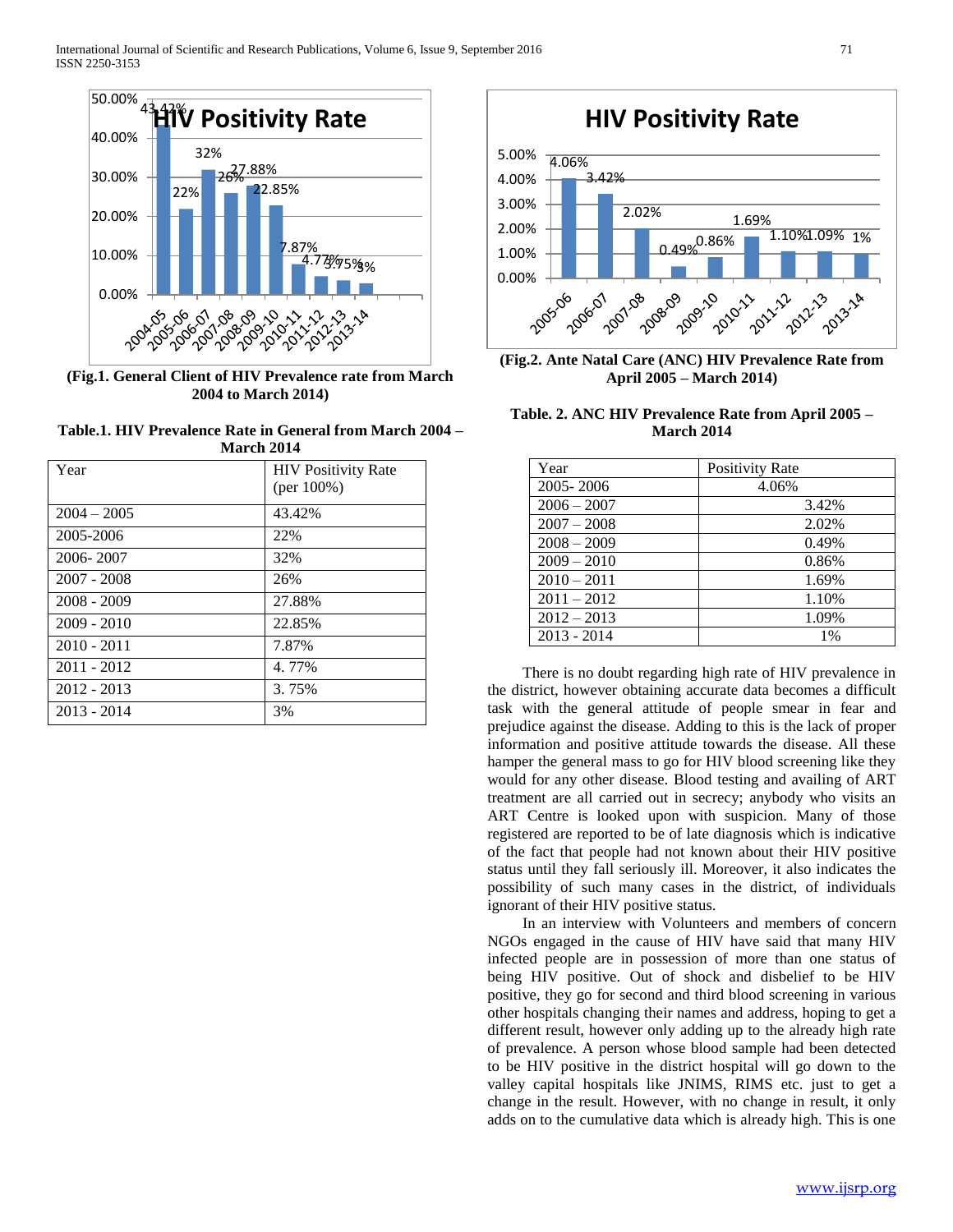of the main reasons why accurate data cannot be maintained and acquired among the tribal community.

 The concerned volunteers also have had encounters of HIV positive people denying to have undergone test even when they have the possession of the green card which is required for them in availing ART drugs from the ART Centre and hospitals. This suggest, the general apprehension surrounding the idea of HIV/AIDS which prevents patients to avail the required medical interventions on time. Hence, making them more vulnerable.

## **High Risk Groups in the District: Female Sex workers and Injecting Drug Users**

 Injecting Drug Users and Female Sex Workers are the main vulnerable and targeted high risk groups in the district. The district has been recently introduced with an OST (Oral Suspension Therapy) Centre at the District hospital in the month of February 2015 under MACS with an aim to strengthen the OST programme in the state. While this is the case with IDUs, another high Risk group Female Sex Workers, (FSW) poses a serious problem in the district. In a tribal conservative and Christian society like Ukhrul, flesh trade amongst the women is a strictly prohibited occupation and no one dares to profess such a job in open. Society denounce such profession and anyone caught would be either given punishment in front of the whole public or are either chased out from their particular place of residents. The existence of female sex workers amongst this tribal society thus prevails in a manner hideous from the general mass as such profession is abhorred by the tribal community. The city red lights profession stands far apart from the status of sex workers as here in the tribal society.

 The occurrence of flesh trade has taken an upward trend within the district. One of the main reasons for those involve in such activities is poverty. Most of the women involved are either widowed wives of those who had died of drug addiction or HIV or some young girls in a desperate need to improve their living standard. These widowed wives, for the fear of getting rejected from their own family and village community they continue to remain in the town instead of going back to their own village and finding ways and means to live and provide for their children. Several factors heighten sex workers vulnerability to HIV. Many sex workers are migrants and otherwise mobile within nation states and are thus difficult to reach via standard outreach and health services. They face cultural, social, legal, and linguistic obstacles to access services and information. Equally important, many women in sex work experience violence on the streets, on the job or in their personal lives, which increases their vulnerability to HIV and other health concerns (WHO). Unlike urban areas and cities where sex workers are visibly indulging at large, sex workers in district like Ukhrul cannot be identified easily for which programmes like targeted intervention for this high risk groups become inconvenient and challenging.

 Sex work may vary in the degree to which it is more or less "formal" or organized, and in the degrees to which it is distinct from other social and sexual relationships and types of sexual economic exchange (UNAIDS).While in the capital city there have been reports of commercial sex workers operating their business and organization amongst themselves to fight for their rights.As reported in one of the local newspapers that these women operates their business in filthy places of Paona bazaar and North AOC areas, which are considered a hotbed of

prostitution. As reported according to the findings of one organization in the Imphal city the number of sex workers in Imphal area is increasing and most of the girls and women are compelled by circumstances and not by choice to take up this profession. According to them, they did not choose to be sex workers, but circumstances prompted them to join the flesh trade. They also cited against women, trafficking, looking for livelihood and to bring up children. These women come to Imphal form various districts and from Imphal itself too and do the business by taking shelter in shady hotels and bars (Merinews, 2008).

 While such occupations are now openly practiced in the capital city such is not the case with the tribal society of the Tangkhuls. The sex workers in the city form themselves an organization to fight with the existing stigma and discrimination and fighting for their rights. The number of HIV infection prevailing among them could be ascertain to some extent while such is not the case with sex workers among the tribal society who otherwise operate in secrecy and would not even come forward for availing health service. This makes the sex workers in tribal area more venerable to HIV/AIDs epidemic.

 Another alarming situation is the coming of human trafficking among the Tangkhuls while human trafficking also forms a vulnerable group to HIV infection. One study conducted among trafficked people in Mumbai brothels in India found that almost a quarter of trafficked girls and women were living with HIV (Avert). Large numbers of trafficked people are forced into selling sex every year. Even in countries where HIV prevalence is low, trafficked people who are forced to sell are still vulnerable to HIV infection because they struggle access to condoms, cannot negotiate condom use and are often subjected to violence (Avert).

 In recent times, among the Tangkhul Naga tribal society there has been incidences of trafficking teenage girls to other states on the pretext of giving better quality of living and promising education while they were sexually abused and tortured. An instance could be that of twenty children rescued from a children home in Jaipur. The reports said, nine of the 13 girls have been found suffering from leucorrhoea, a vaginal discharge typically seen among sex workers and girls and women with poor hygiene (Indian Express, 2013).

## IV. CONCLUSION

 India on the whole country level is reportedly seen to have made improvements and progress in the fight against HIV/AIDS. Yet Manipur still ranks the top in the prevalence of infection amongst adult and there is an urgent need to curb this issue on grass root level by involving all the areas of the state, civil society and various agencies to work hand in hand against the stigma, problem and prevent the growth of this disease and empower those who are affected.

 The Tangkhul's with less awareness level still live with prejudice and stigma against HIV/AIDS which acts as a huge barrier in availing medical services as well as hampers proper administration of measures and implementations programs. In such sensitive scenario, acquiring the accurate rate of HIV prevalence becomes impossible. People do not come forward for blood screening, and HIV/AIDS infection is still kept in hush